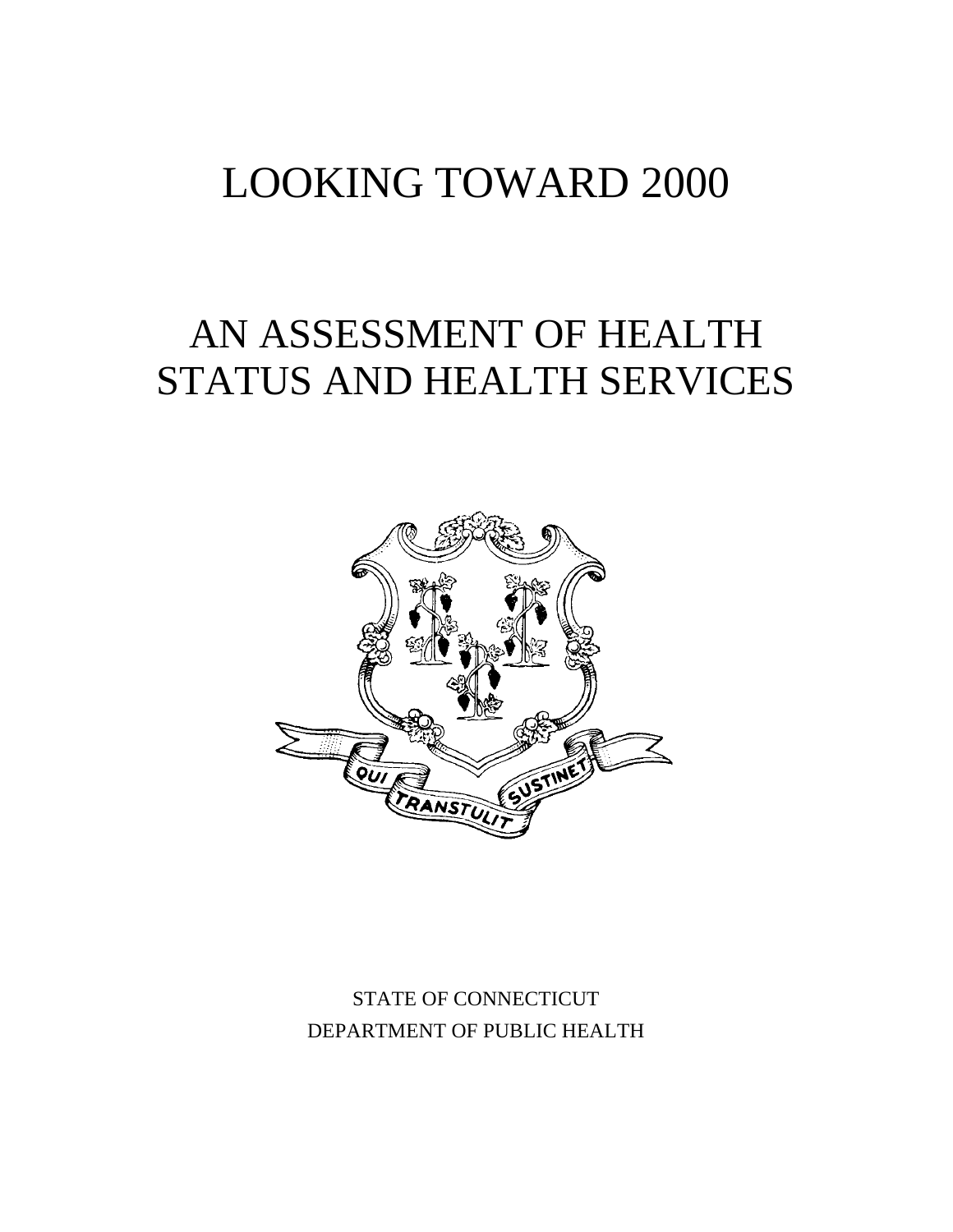February 1, 1999

#### Dear Colleague:

In January of 1998, the Department of Public Health published a working draft of *Looking Toward 2000 - An Assessment of Health Status and Health Services* to comply with Sec. 19a-7a, C.G.S., requiring the Department to determine public health priorities for the state of Connecticut. The *Assessment,* based on datadriven analyses of the health status and health service needs, presented 25 public health priorities which promote the life expectancy and quality of life for state residents.

Over copies of the draft were distributed to legislators, commissioners, local health officials, community agencies, health care providers, and consumers. We held a series of six public hearings across the state during the Spring of 1998 and solicited feedback from the health professionals and the community at large.

The comments we received during the past year supported our efforts to provide a comprehensive data resource for evaluating Connecticut's health status, health services, and public health infrastructure. The final document is now complete and includes an expanded infrastructure section, an update of the discussion on managed care programs, a new Appendix produced by the Department of Mental Health and Addiction Services, and most significantly, Connecticut's public health priorities are now rank ordered within the categories of health status, health services, and essential public health programs.

Connecticut needs to focus its resources now on those areas of activity that will have the most significant impact on the health of the state. Beyond our commitment to adequately maintain essential public health programs, DPH feels that its policy and program development should emphasize those health conditions that are the most significant for our residents: cardiovascular and cerebrovascular disease, cancer, unintentional injuries, and the modifiable risk factors associated with them: tobacco use, diet and cholesterol, physical inactivity, and the control of hypertension. The priorities described in this *Assessment* can be condensed into four main focus areas for public health action in the next biennium: Cardiovascular disease, Cancer, Injuries, and Surveillance and monitoring.

I am happy to now present you with the final *Assessment of Health Status and Health Services*.

Sincerely,

Stephen A. Harriman Commissioner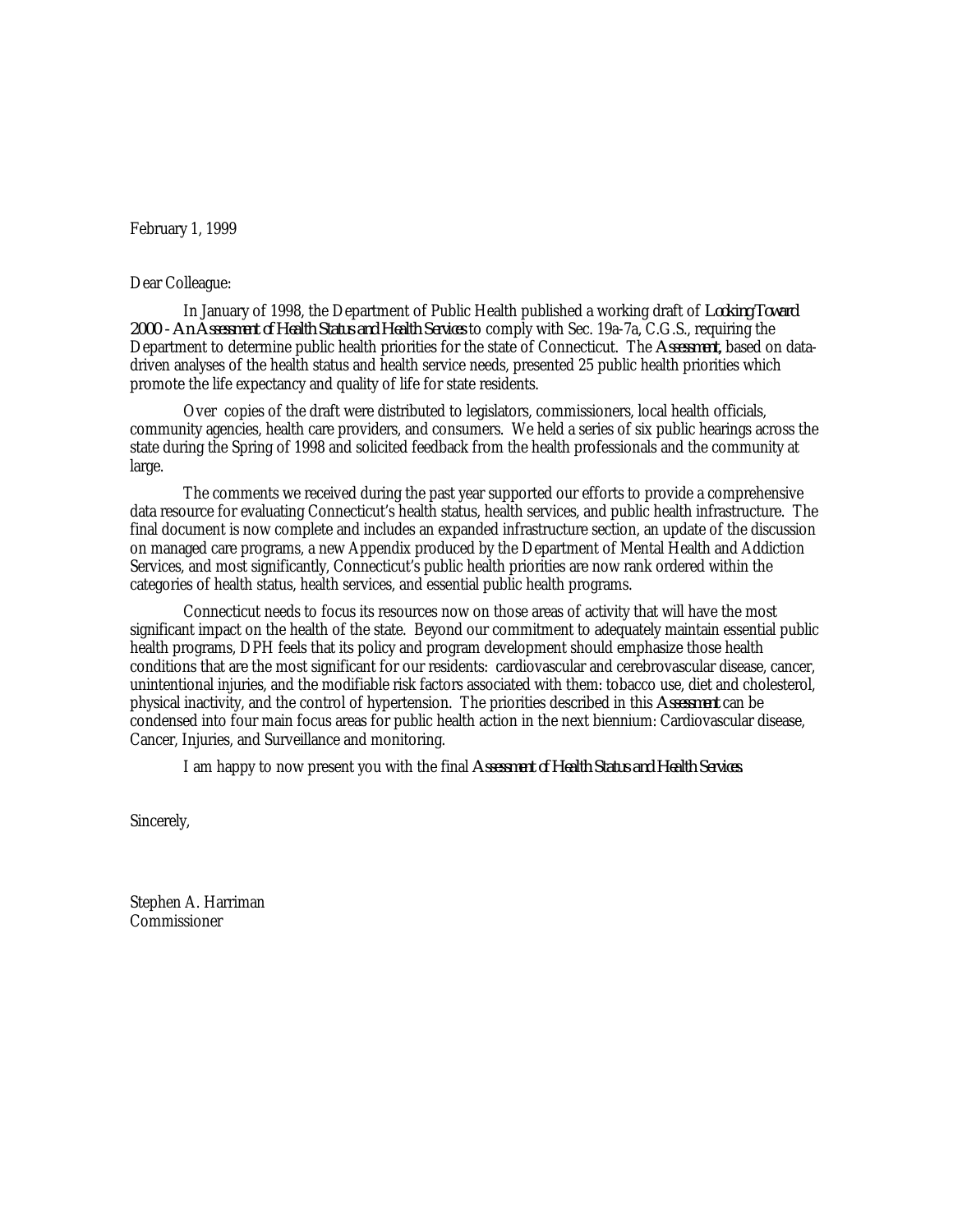# LOOKING TOWARD 2000

## AN ASSESSMENT OF HEALTH STATUS AND HEALTH SERVICES

January 1999

Connecticut Department of Public Health Stephen A. Harriman, Commissioner

Office of Policy, Planning, and Evaluation P.O. Box 340308, MS #13PPE Hartford, CT 06134-0308 Telephone: 860 509-7120 Fax: 860 509-7160 E-Mail: webmaster.dph@po.state.ct.us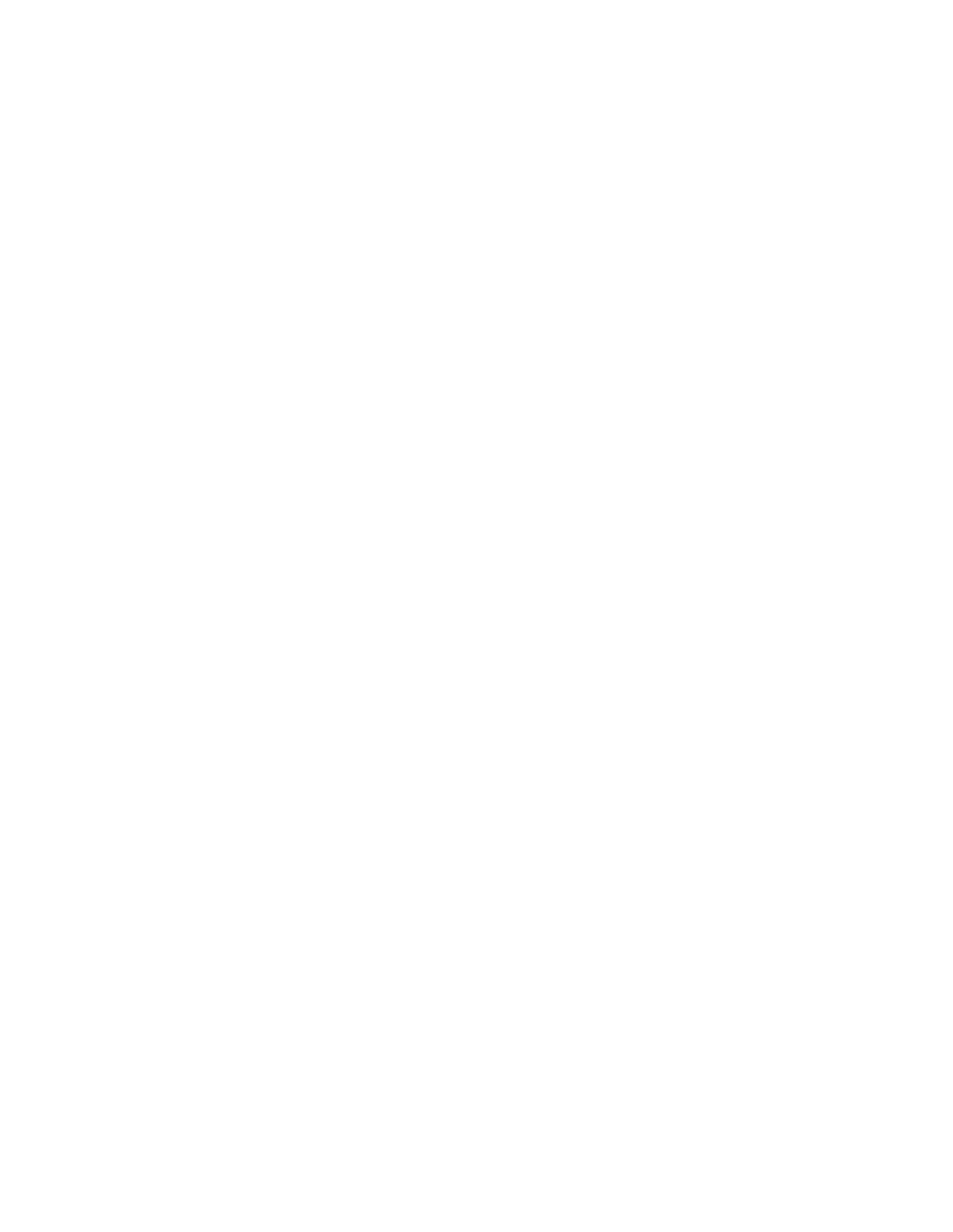Special acknowledgments to: Elizabeth Burns, Chief of Staff Marie V. Roberto, Chief , Office of Policy, Planning, and Evaluation Michael J. Hofmann, Director of Research and Planning

The contributions of the following people, who provided support and assistance throughout the development and production of this publication, are gratefully acknowledged. All are staff at the Connecticut Department of Public Health, unless otherwise noted.

Hugh Adams (retired) Susan Jackman Mary Adams Heidi Jenkins Federico Amadeo Angela Jimenez Nancy Barrett Mary Kapp Alfred P. Bidorini<sup>2</sup><br>Lenore Blake (retired) Linda Burns<sup>4</sup> Feping Li<br>Kenneth Carley Fernando Burns and Toseph Marino Kenneth Carley Victoria Carlson Leonard McCain Matthew Cartter Lisa McCooey Marcie Cavacas Mary Jane Mitchell Carol Christoffers (retired) Phil Mollison Kathleen Cobb Pat Mshar Hector Colon Lloyd Mueller George Cooper Charles Nathan Lois Daniels Lynn Noyes Cynthia Denne Barbara O'Connell Lois Desmarais Frederick Pestorius Deborah Ducoff-Barone **Anthony Polednak** Carolyn Jean Dupuy Cindy Rankl Susan Cole England<sup>5</sup> Vincent Sacco Starr-Hope Ertel Judith Sartucci Mary Lou Fleissner Dan Savino Joan Foland Paul Schur (retired) Karen Frost Gordon Shand Elise Gaulin-Kremer Alan Siniscalchi Jadwiga Goclowski Janet St. Clair **James Hadler** Kristin Sullivan Claudette Hastings Brian Toal Elizabeth Hicken Debra Tommasone Meg Hooper Beth Weinstein Margie Hudson **Ardell Wilson** 

Nancy Berger Thomas A. Kirk, Jr., Deputy Commissioner<sup>1</sup><br>Alfred P. Bidorini<sup>2</sup> *Julianne Konopka* Lenore Blake (retired)<br>
Carol Bower<br>
Lyn Lanoue<sup>3</sup><br>
Lyn Lanoue<sup>3</sup> Lyn Lanoue<sup>3</sup><br>Heping Li Thomas Furgalack Ruth Gitchell Shepard (retired)

1 CT Department of Mental Health and Addiction Services

2 CT Department of Mental Health and Addiction Services

3 CT Department of Social Services

4 CT Office of Policy and Management

5 Office of Health Care Access

-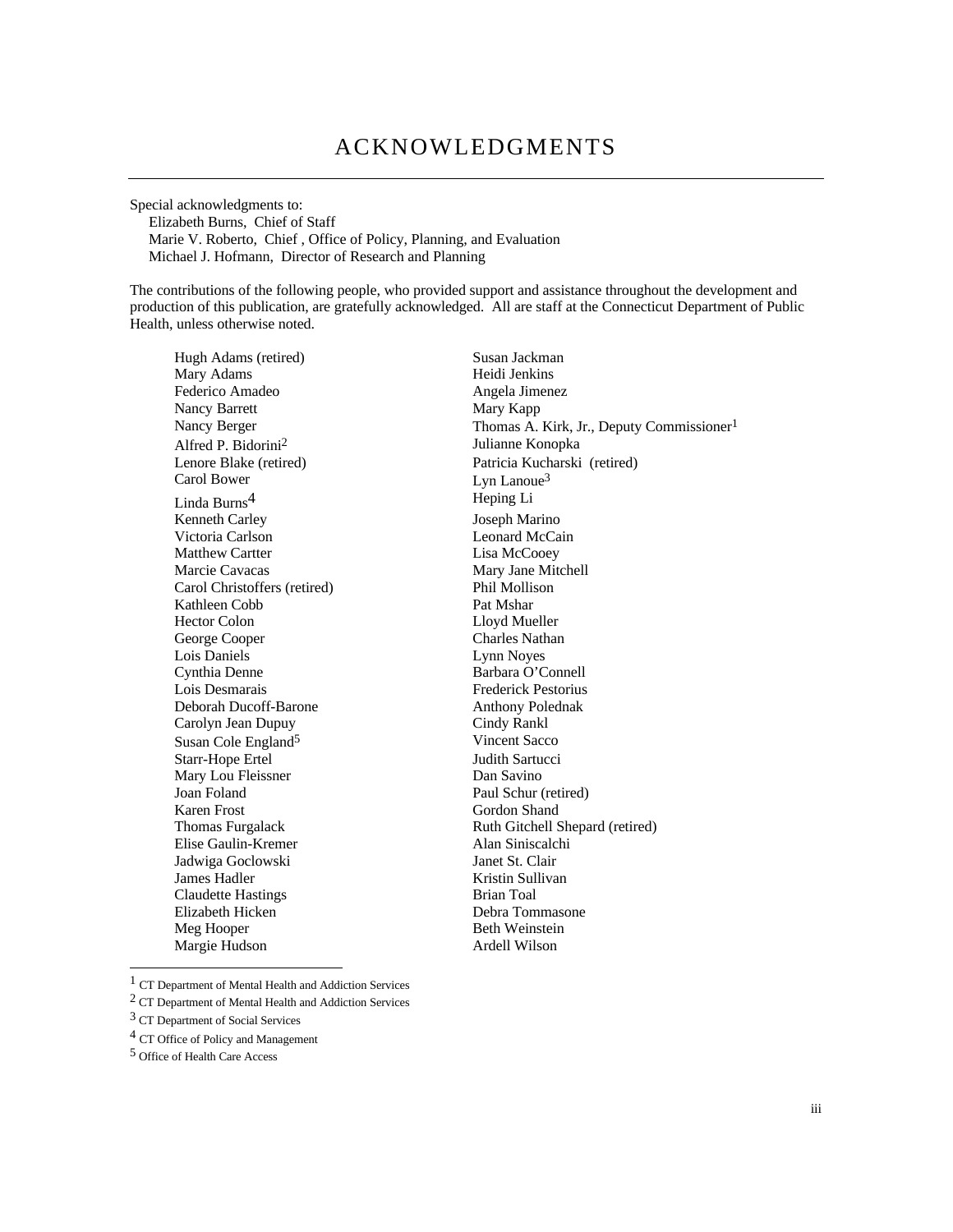Donald Iodice Stanton Wolfe<br>Gerald Iwan Wolfe<br>Warren Wollsc Warren Wollschlager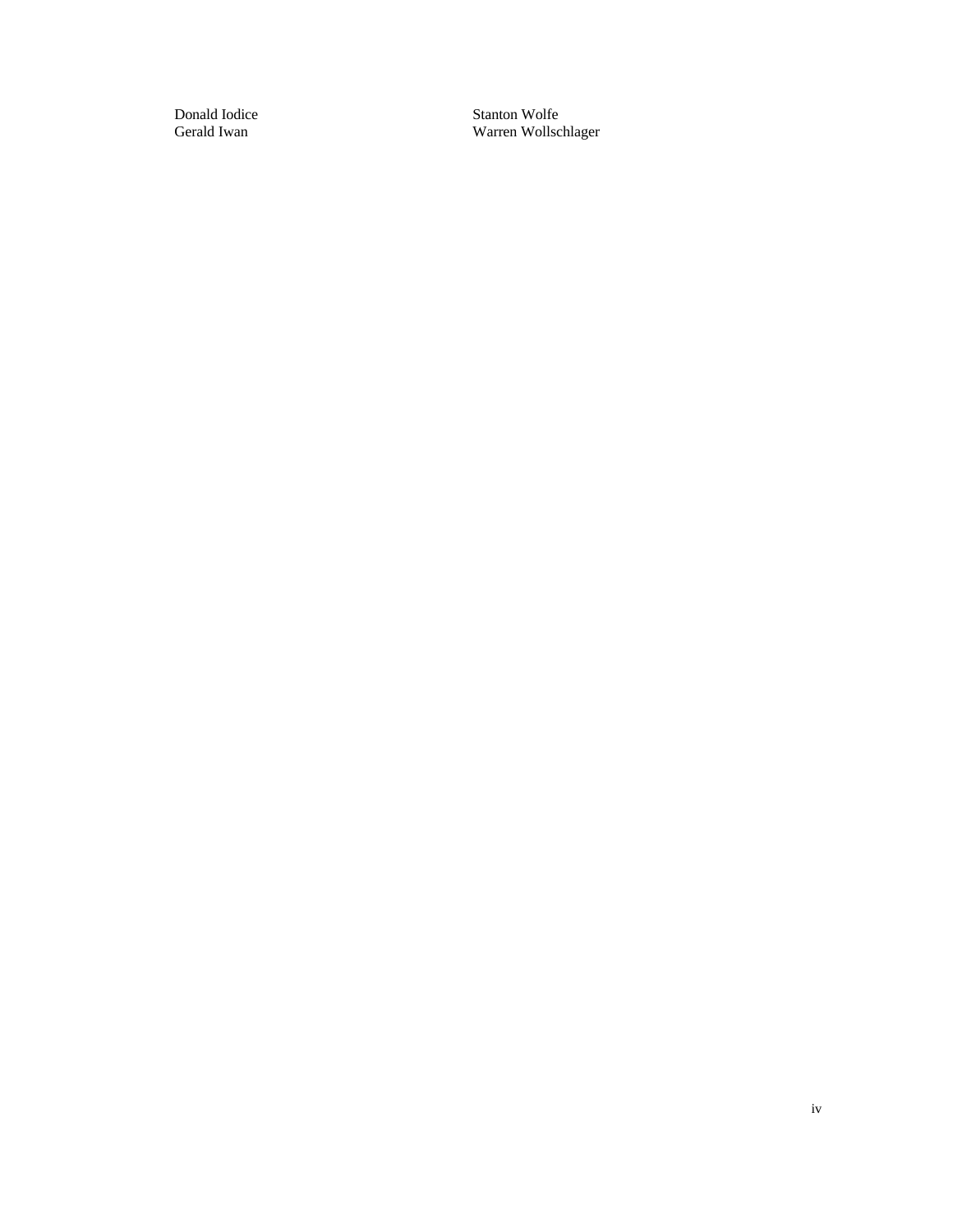## **CONTENTS**

ACKNOWLEDGMENTS iii CONTENTS iii LIST OF TABLES vii LIST OF FIGURES ix LIST OF MAPS xi

| EXECUTIVE SUMMARY                            | 1  |
|----------------------------------------------|----|
| I INTRODUCTION                               | 21 |
| Purpose                                      | 21 |
| Authority for the State Health Plan          | 22 |
| What Is Public Health?                       | 22 |
| Connecticut's Public Health Infrastructure   | 24 |
| Connecticut's Local Health Infrastructure    | 25 |
| <b>Public Health Planning</b>                | 28 |
| Planning for the Future                      | 29 |
| 2 EMERGING ISSUES                            | 33 |
| Introduction                                 | 33 |
| Emerging Issues in Health                    | 34 |
| <b>Infectious Diseases</b>                   | 34 |
| <b>Chronic Conditions and Risk Reduction</b> | 37 |
| <b>Environmental Conditions</b>              | 41 |
| Occupational Conditions                      | 45 |
| <b>Family Health</b>                         | 46 |
| Emerging Issues in Health Care               | 50 |
| <b>Managed Care</b>                          | 50 |
| <b>State Initiatives</b>                     | 54 |
| <b>Policy Issues</b>                         | 66 |
| Uninsured and Underinsured Populations       | 70 |
| Health Care for the Elderly                  | 74 |
| <b>Financing Long Term Care</b>              | 76 |

#### 3 HEALTH STATUS AND RISK REDUCTION

79

| Introduction                              | 79 |
|-------------------------------------------|----|
| Sociodemographic Profile                  | 81 |
| Population                                | 81 |
| <b>Economic and Social Indicators</b>     | 82 |
| Consensus Health Indicators               | 88 |
| Mortality                                 | 90 |
| Overview                                  | 90 |
| Leading Causes of Death                   | 90 |
| <b>Expanded Cause of Death Categories</b> | 93 |
|                                           |    |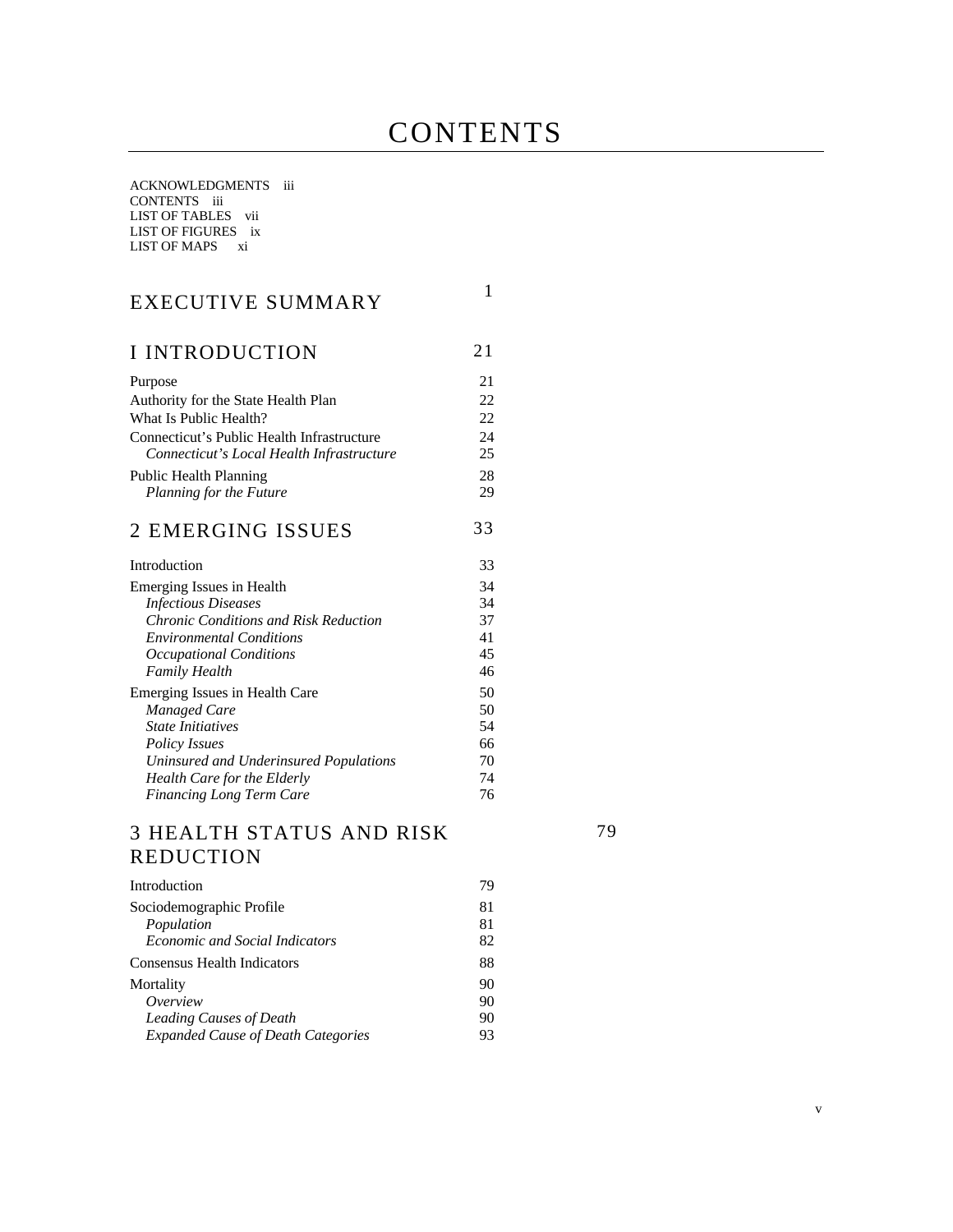| Maternal and Infant Health                 | 97  |
|--------------------------------------------|-----|
| Highlights                                 | 97  |
| <b>Introduction</b>                        | 97  |
| <b>Infant Mortality and Fetal Deaths</b>   | 104 |
| Births to Teens and Women Aged 40-44 Years | 106 |
| Prenatal Care                              | 109 |
| Low Birthweight                            | 112 |
|                                            |     |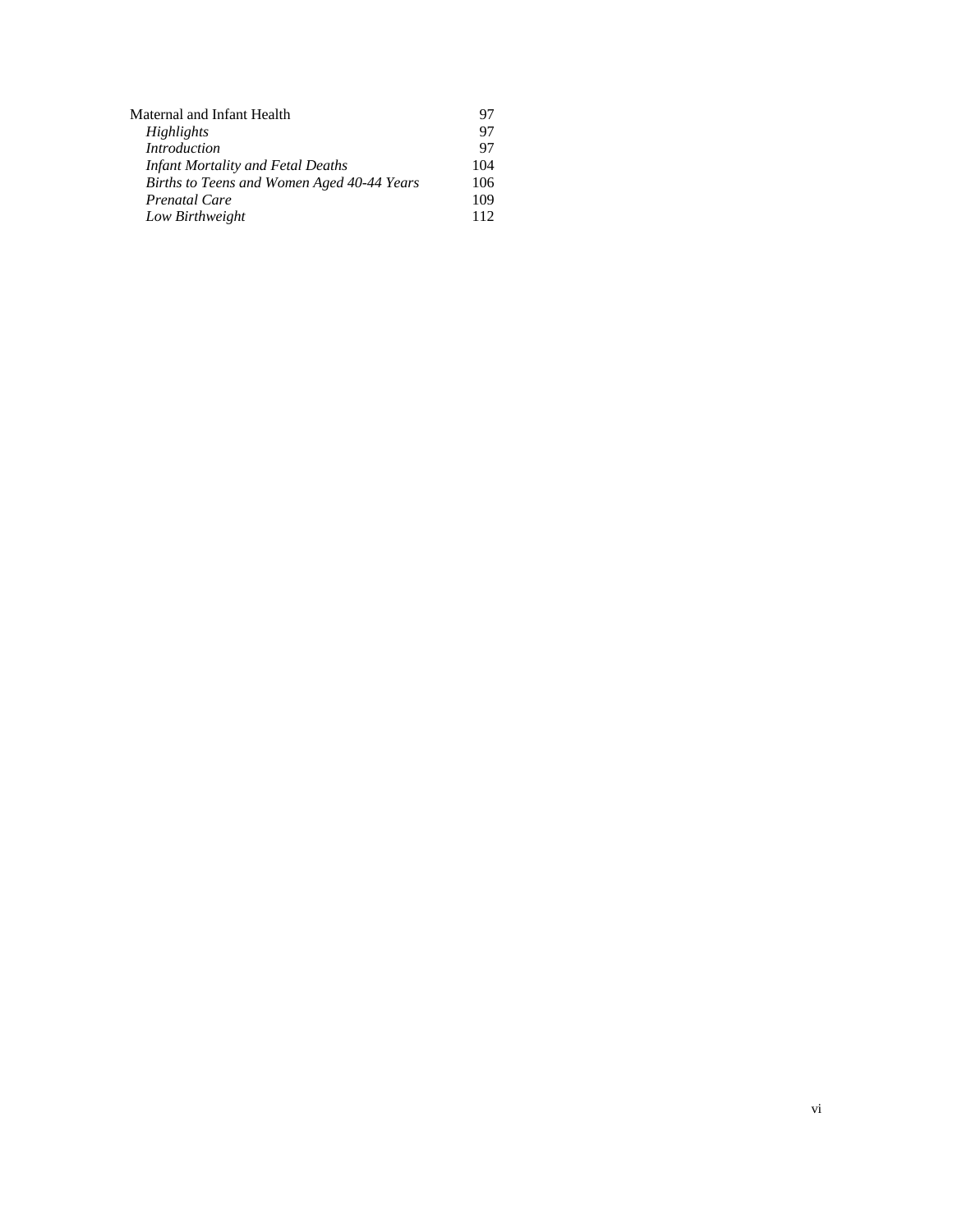| <b>Behavioral Risks</b>                        | 114 |
|------------------------------------------------|-----|
| Highlights                                     | 114 |
| <b>Introduction</b>                            | 114 |
| Tobacco                                        | 115 |
| Alcohol                                        | 117 |
| Physical Inactivity                            | 119 |
| <b>Blood Pressure</b>                          | 122 |
| <b>Blood Cholesterol</b>                       | 124 |
| Diet and Overweight                            | 126 |
| Summary                                        | 128 |
| <b>Chronic Diseases</b>                        | 129 |
| Highlights                                     | 129 |
| Cardiovascular Disease                         | 129 |
| Cancer                                         | 133 |
| Chronic Obstructive Pulmonary Disease          | 146 |
| <b>Diabetes</b>                                | 148 |
| <b>Dental Diseases</b>                         | 152 |
| Injuries                                       | 154 |
| Highlights                                     | 154 |
| Unintentional Injuries                         | 154 |
| <b>Residential Fires</b>                       | 157 |
| Falls                                          | 158 |
| Motor Vehicle Related Injuries                 | 160 |
| Drownings                                      | 164 |
| <b>Intentional Injuries</b>                    | 166 |
| Suicide and Suicide Attempts                   | 166 |
| Homicide and Injury Due to Assault             | 169 |
| Domestic Violence                              | 171 |
| Deaths and Injuries Due to Firearms            | 173 |
| <b>Infectious Diseases</b>                     | 175 |
| Highlights                                     | 175 |
| <i>HIV/AIDS</i>                                | 175 |
| Survey of Childbearing Women for HIV Infection | 179 |
| Primary And Secondary Syphilis                 | 181 |
| Gonorrhea                                      | 183 |
| Chlamydia                                      | 185 |
| Measles                                        | 187 |
| Tuberculosis                                   | 188 |
| Childhood Immunizations                        | 191 |
| Lyme Disease                                   | 193 |
| Varicella (Chickenpox and Shingles)            | 196 |
| <b>Invasive Pneumococcal Disease</b>           | 198 |
| Pneumococcal and Influenza Immunizations       | 200 |
| <i>Foodborne Diseases</i>                      | 202 |
| Environmental and Occupational Health          | 205 |
| Highlights                                     | 205 |
| <b>Air Pollution</b>                           | 205 |
| Hazardous Waste Sites                          | 208 |
| Drinking Water                                 | 210 |
| <b>Blood Lead Levels in Children</b>           | 211 |
|                                                |     |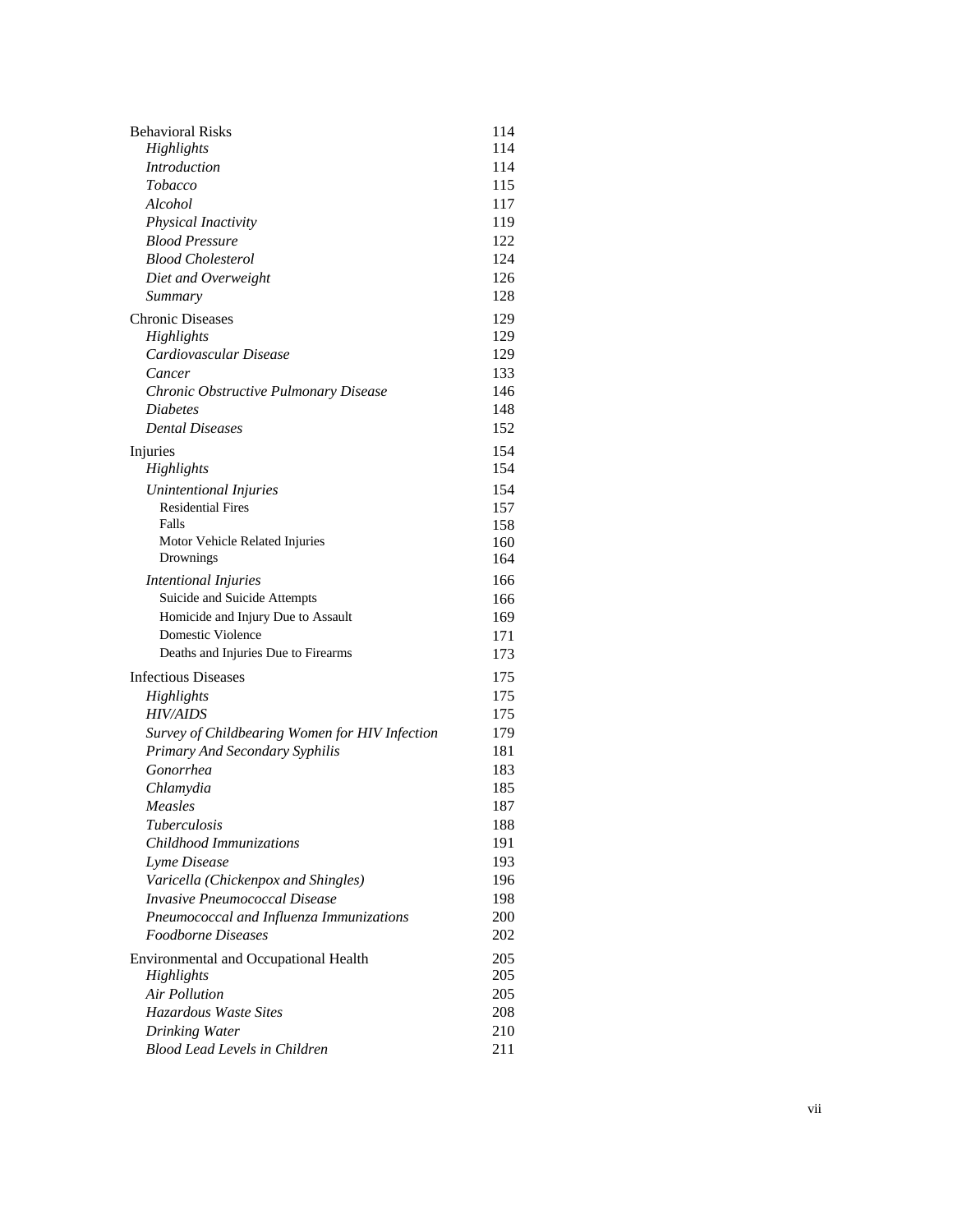| <b>Birth Defects Prevention Surveillance</b> | 212 |
|----------------------------------------------|-----|
| Occupational Deaths, Injuries, and Diseases  | 213 |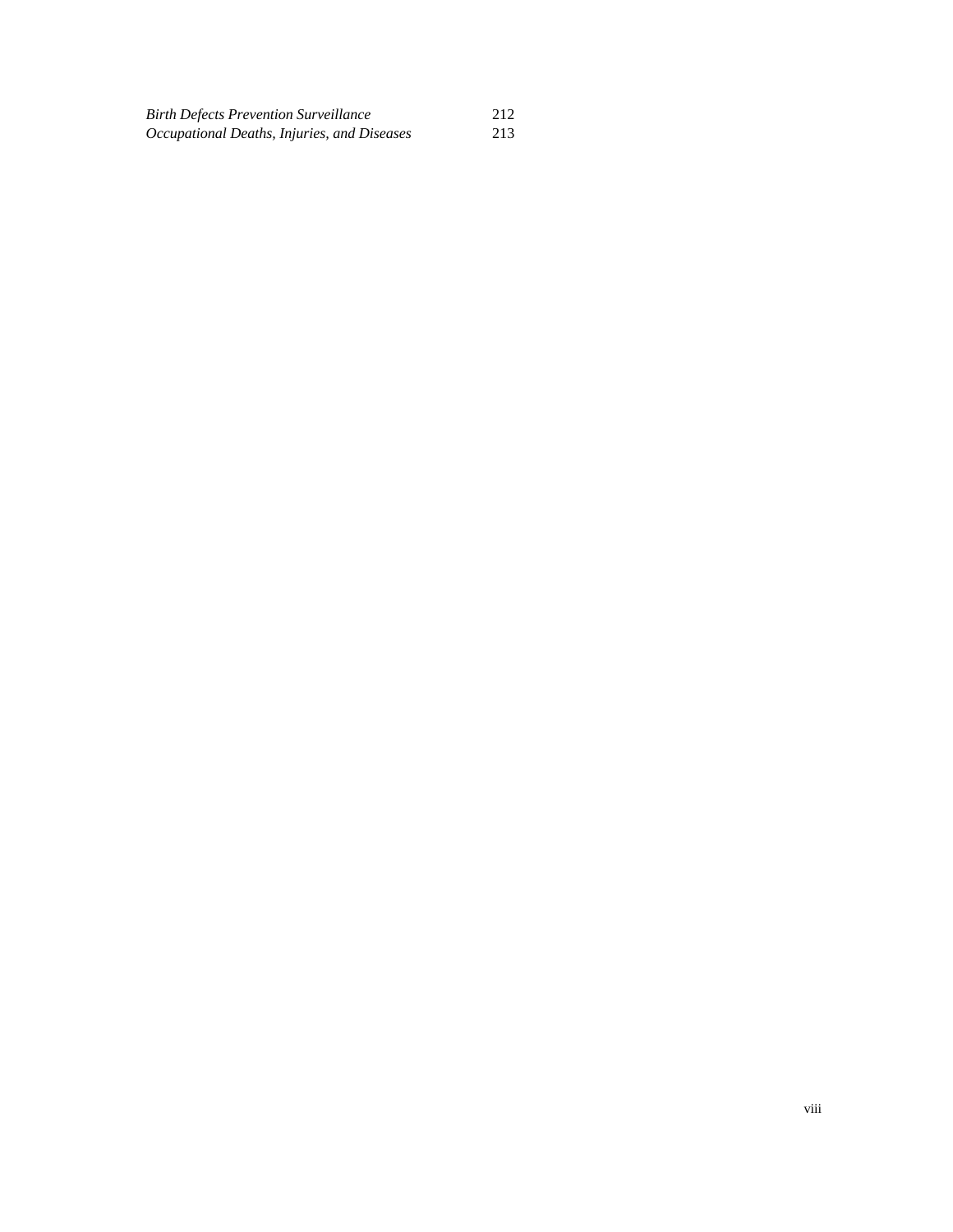| <b>4 HEALTH SERVICES DELIVERY</b>                                      | 217        |
|------------------------------------------------------------------------|------------|
| Introduction                                                           | 217        |
| Trends Affecting Use of Facilities                                     | 217        |
| <b>Health Care Service Trends</b>                                      | 218        |
| <b>Regulation of Health Care Services</b>                              | 218        |
| Geographic Units of Analysis                                           | 219        |
| Years of Analysis                                                      | 219        |
| Hospitalizations                                                       | 220        |
| Overview                                                               | 220        |
| <b>Trends</b>                                                          | 220        |
| <b>Leading Causes</b>                                                  | 22.1       |
| Gender and Age Factors                                                 | 221        |
| Charges                                                                | 224        |
| Payer                                                                  | 224        |
| Ambulatory-care-sensitive Hospitalizations                             | 224        |
| Conclusion                                                             | 227        |
| <b>Acute Care</b>                                                      | 227        |
| Changes from FY 1991 to FY 1995                                        | 227        |
| FY 1995 Inventory, Occupancy, and Utilization                          | 228        |
| FY 1995 Acute Care Utilization Rates by Age/Gender                     | 230        |
| Acute Care Requirements for Years 2000 and 2005                        | 230        |
| <b>Ambulatory Surgery Facilities</b>                                   | 240        |
| Data Collection                                                        | 241        |
| Long Term Care                                                         | 241        |
| <b>Introduction</b>                                                    | 241        |
| Home and Community-based Services                                      | 241        |
| Connecticut Home Care Program                                          | 242        |
| <b>Supportive Housing Arrangements</b>                                 | 242        |
| <b>Nursing Facilities</b>                                              | 242        |
| <b>Home Health Care Services</b>                                       | 248        |
| Home Health Care Projection Methodology                                | 248        |
| FTE Inventory FY 1995                                                  | 248        |
| <b>Client Characteristics</b><br><b>Utilization Rates</b>              | 249        |
| <b>Discussion</b>                                                      | 249<br>250 |
|                                                                        |            |
| <b>Emergency Medical Services</b>                                      | 260        |
| <i>Introduction</i>                                                    | 260        |
| <b>EMS Relationship with Healthy Connecticut 2000</b>                  | 260<br>261 |
| Connecticut's Emergency Medical Service System<br>Connecticut EMS Plan | 262        |
|                                                                        |            |
| <b>School-based Health Centers</b>                                     | 263        |
| <b>Community Health Centers</b>                                        | 268        |
| Health Workforce                                                       | 272        |
| Connecticut's Medical Professions Inventory                            | 272        |
| Oversupply and Shortages                                               | 274        |
| Health Professional Shortage Areas                                     | 274        |
| Managed Care and the Workforce                                         | 276        |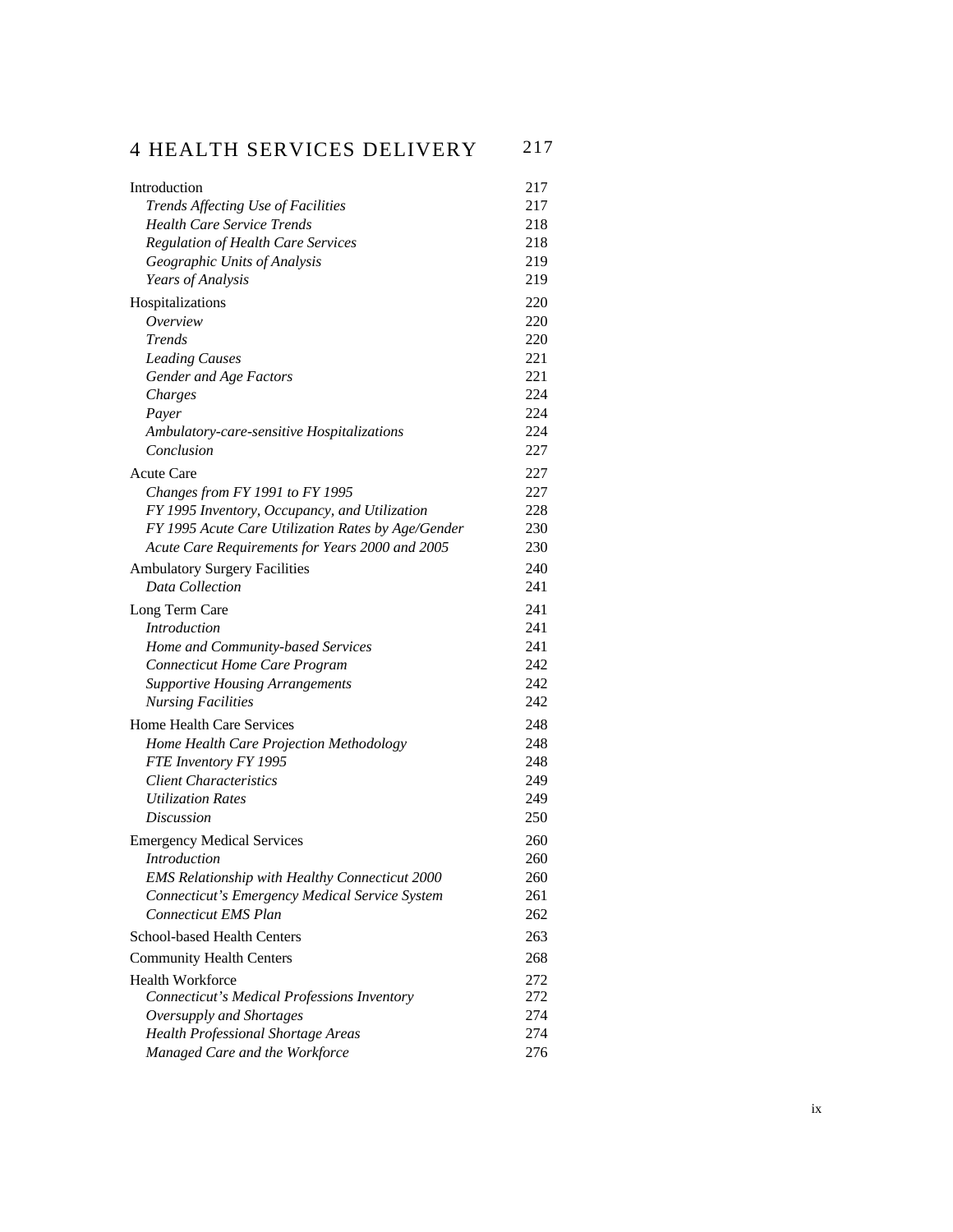*Medical Education* 276<br>*Need for Data* 276 *Need for Data*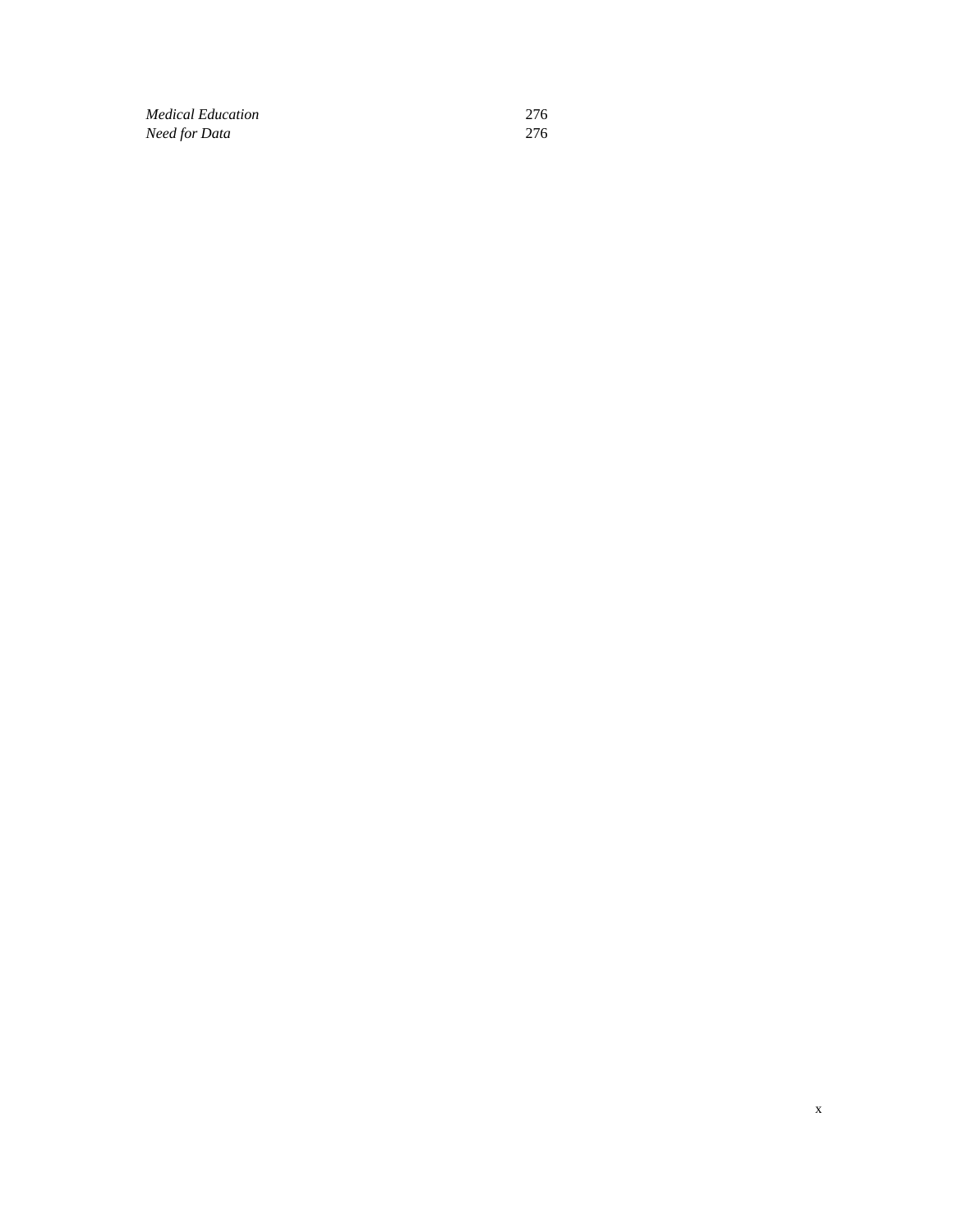## 5 CONNECTICUT'S PUBLIC HEALTH PRIORITIES 277

| Developing the Priorities               | 277 |
|-----------------------------------------|-----|
| <i>Jurisdiction</i>                     | 277 |
| <b>Burden of Disease</b>                | 278 |
| <b>Modifiable Risk Factors</b>          | 278 |
| Connecticut's Ranked Priorities         | 281 |
| <b>Health Status Priorities</b>         | 282 |
| <b>Health Services Priorities</b>       | 285 |
| <b>Essential Public Health Programs</b> | 288 |
| Summary and Next Steps                  | 290 |

### APPENDICES

| A | <b>State Health Planning Legislation</b>            | 291 |
|---|-----------------------------------------------------|-----|
| B | <b>Connecticut Health Departments and Districts</b> | 293 |
| C | Substance Abuse and Mental Health Needs Assessments | 298 |
| D | Year 2000 Planning Efforts                          | 303 |
| Е | <b>Selected Healthy Community Initiatives</b>       | 306 |
| F | Connecticut's Medicaid Managed Care Plans           | 310 |
| G | Safety Net Providers in Connecticut                 | 311 |
| H | <b>HEDIS</b> Measures                               | 351 |
| I | <b>Quality Assurance Oversight</b>                  | 353 |
| J | <b>Community Benefit Guidelines for HMOs</b>        | 354 |
| K | Access to Health Insurance and Health Care          | 355 |
| L | Causes of Hospitalization                           | 358 |
| M | <b>Acute Care Projection Methodology</b>            | 359 |
| N | Abbreviations Used in Text                          | 363 |
| 0 | Glossary                                            | 367 |
| P | Maps                                                | 378 |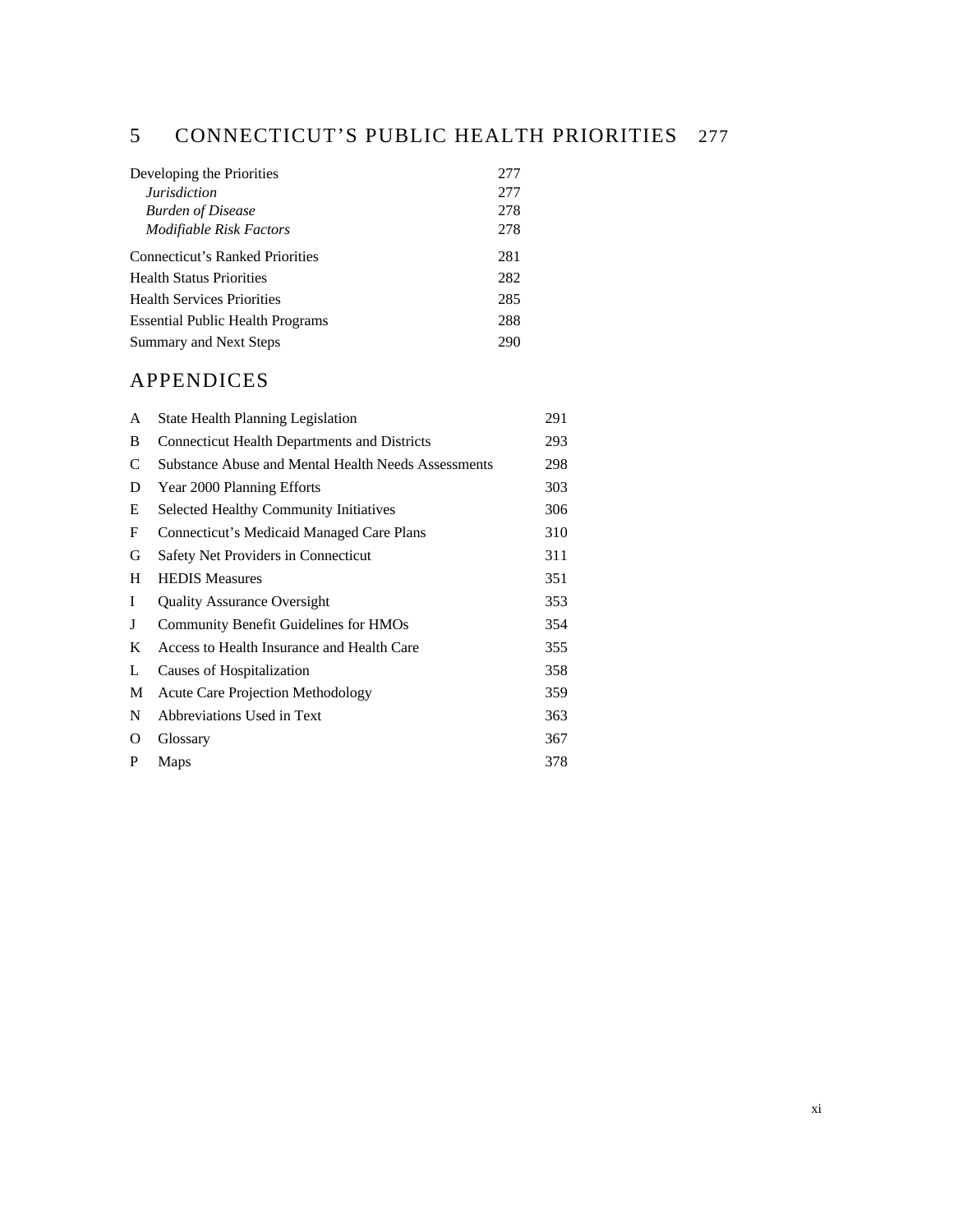| <b>CHAPTER 1</b> |                                                                                          |     |  |  |
|------------------|------------------------------------------------------------------------------------------|-----|--|--|
| $1 - 1$          | Federal Support for Public Health Infrastructure in Connecticut                          | 25  |  |  |
| $1 - 2$          | Local Health Departments and Districts, Connecticut, 1997                                | 26  |  |  |
|                  |                                                                                          |     |  |  |
| <b>CHAPTER 2</b> |                                                                                          |     |  |  |
| $2 - 1$          | <b>National Health Care Costs</b>                                                        | 51  |  |  |
| $2 - 2$          | Growth in Medicare Payments                                                              | 53  |  |  |
| $2 - 3$          | HUSKY Part B Eligibility and Cost Sharing                                                | 55  |  |  |
| <b>CHAPTER 3</b> |                                                                                          |     |  |  |
|                  | Sociodemographic Profile                                                                 |     |  |  |
| $3 - 1$          | Estimated Population by Age and Sex, Connecticut, 1995                                   | 81  |  |  |
| $3 - 2$          | Sociodemographic Data, Connecticut, 1990                                                 | 84  |  |  |
|                  | <b>Consensus Health Indicators</b>                                                       |     |  |  |
| $3 - 3$          | Consensus Set of Health Status Indicators, U.S. (1992) and Connecticut (1992 and 1995)   | 88  |  |  |
| <b>Mortality</b> |                                                                                          |     |  |  |
| $3 - 4$          | Top Five Leading Causes of Deaths by Age for Both Sexes Combined, Connecticut, 1995      | 92  |  |  |
|                  | <b>Maternal and Infant Health</b>                                                        |     |  |  |
| $3 - 5$          | Towns with Significant Elevations in One or More MIH Indicators Connecticut 1994-95      | 98  |  |  |
| $3 - 6$          | Relationship of Mother's Age to Low Birthweight, Connecticut, 1995                       | 107 |  |  |
| $3 - 7$          | Birth Rates among Females Aged 15-17 Years, Connecticut, 1990                            | 109 |  |  |
| $3 - 8$          | Relationship of Prenatal Care to Low Birthweight, Connecticut, 1995                      | 110 |  |  |
|                  | <b>Behavioral Risks</b>                                                                  |     |  |  |
| $3 - 9$          | Interrelationships between Various Chronic Diseases and Modifiable Risk Factors          | 114 |  |  |
| $3 - 10$         | Prevalence of Health-related Behaviors by Sex for Adults 18+, Connecticut, 1995          | 128 |  |  |
|                  | <b>Chronic Diseases</b>                                                                  |     |  |  |
| $3 - 11$         | CVD Risk Factors and Intervention Strategies                                             | 132 |  |  |
| $3 - 12$         | Lung Cancer, Number, Crude Incidence Rate by Sex and Race, Connecticut, 1990-94          | 133 |  |  |
| $3 - 13$         | Lung Cancer in Males, Connecticut, 1990-94                                               | 135 |  |  |
| $3 - 14$         | Number of Lung Cancers and SIR by Sex and County, Connecticut, 1990-94                   | 136 |  |  |
| $3 - 15$         | Female Breast Cancer, Stage at Diagnosis of Incident by Race, Connecticut, 1990-94       | 139 |  |  |
| $3 - 16$         | Clinical Breast Exam and Mammogram Received within Preceding 2 Years, U.S., 1992         | 139 |  |  |
| $3 - 17$         | Invasive Breast Cancer by Towns with Elevated SIRs Connecticut, 1990-94                  | 140 |  |  |
| $3 - 18$         | Number of Breast Cancers and SIR by County, Connecticut, 1990-94                         | 140 |  |  |
| $3 - 19$         | Age-standardized Incidence Rates for Melanoma of the Skin, Connecticut, 1980-94          | 141 |  |  |
| $3 - 20$         | Number of Melanoma of the Skin Cancers by County, Connecticut, 1990-94                   | 142 |  |  |
| $3 - 21$         | Invasive Cervical Cancer, Age-standardized Incidence Rates, Connecticut, 1980-94         | 142 |  |  |
| $3 - 22$         | Number of Invasive Cervical Cancers and SIR by Town, Connecticut, 1990-94                | 144 |  |  |
| $3 - 23$         | Number of Invasive Cervical Cancers and SIR by County, Connecticut, 1990-94              | 145 |  |  |
| $3 - 24$         | Pap Smear Received within Preceding 3 Years, United States, 1992                         | 145 |  |  |
|                  | <b>Infectious Diseases</b>                                                               |     |  |  |
| $3 - 25$         | Survey of Childbearing Women Summary, Connecticut Residents, 1989-95                     | 179 |  |  |
| $3 - 26$         | Percentage of HIV+ Childbearing Women by County, Connecticut, 4/89-3/95                  | 180 |  |  |
| $3 - 27$         | Measles Incidence Rate by Age Group, Connecticut, 1989-90                                | 188 |  |  |
| $3 - 28$         | Percent of First Grade Children Immunized by Age 2 Years, by Vaccine and by Geographic   | 191 |  |  |
|                  | Area, Connecticut, 1990-91                                                               |     |  |  |
| $3 - 29$         | Incidence of Disease and Percentage of Streptococcus pneumoniae Isolates Resistant to    | 199 |  |  |
|                  | Penicillin by Age and by Race/Ethnicity, Connecticut, 3/1/95 - 2/29/96                   |     |  |  |
| $3 - 30$         | Percentage of Penicillin Susceptible, Non-susceptible, and Highly Resistant Pneumococcal | 200 |  |  |
|                  | Isolates Resistant to Selected Antimicrobials, Connecticut, 3/95-2/96                    |     |  |  |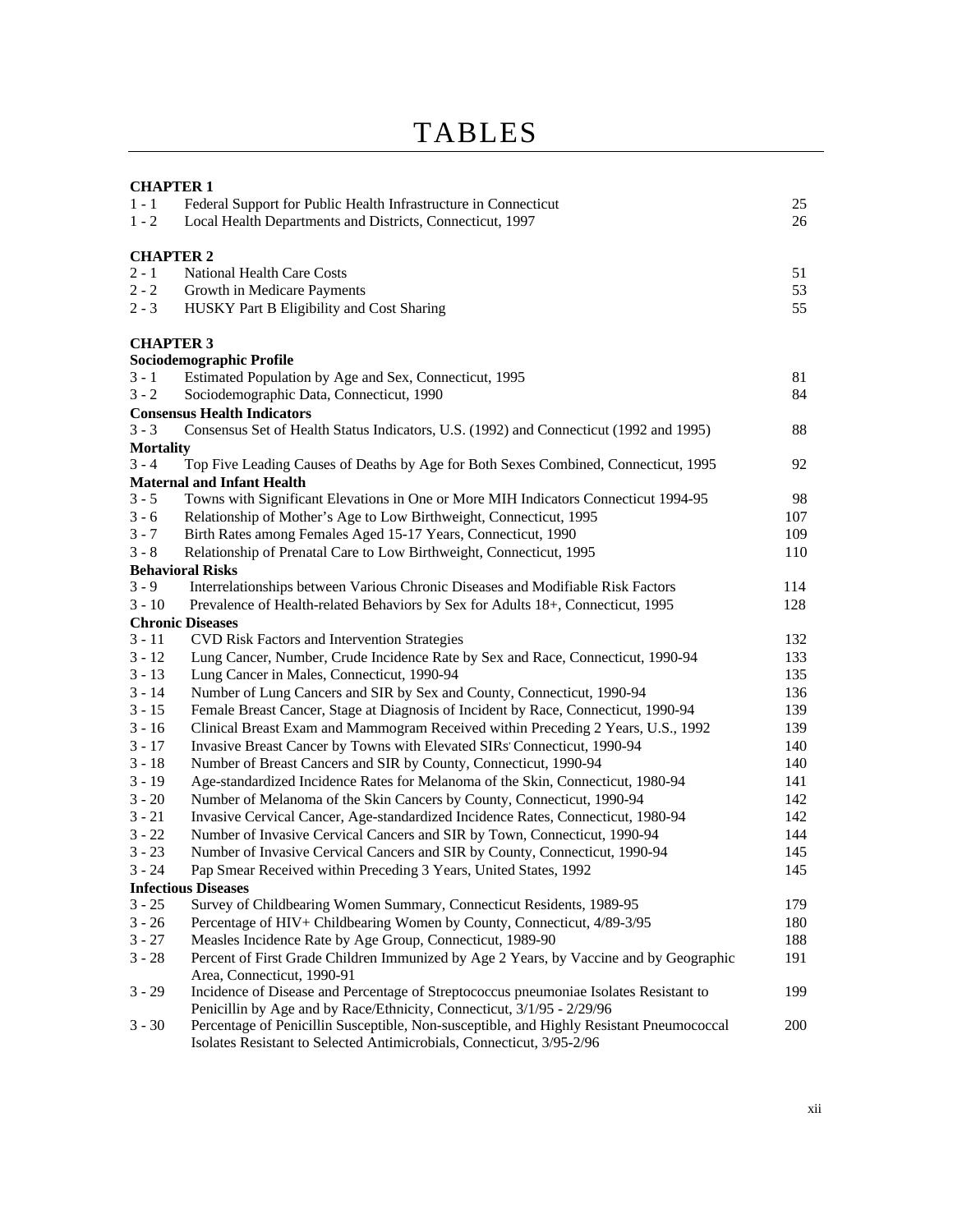| $3 - 31$          | Infection Rates for Key Foodborne Pathogens, Connecticut, SFY 1996                                                                     | 202 |
|-------------------|----------------------------------------------------------------------------------------------------------------------------------------|-----|
|                   | <b>Environmental and Occupational Health</b>                                                                                           |     |
| $3 - 32$          | Populations at Risk for Air Pollutants                                                                                                 | 206 |
| $3 - 33$          | Estimated Populations at Risk for Asthma and Chronic Obstructive Pulmonary Disease in<br>Ozone Non-attainment Areas, Connecticut, 1996 | 208 |
| $3 - 34$          | Number and Rate of Fatal Occupational Injuries, Connecticut, 1992-95                                                                   | 214 |
| $3 - 35$          | Number of Fatal Occupational Injuries by Event or Exposure, Connecticut, 1992-95                                                       | 215 |
| $3 - 36$          | Non-Fatal Occupational Illness and Injury, Connecticut, 1994                                                                           | 215 |
| <b>CHAPTER 4</b>  |                                                                                                                                        |     |
| Hospitalizations  |                                                                                                                                        |     |
| $4 - 1$           | Selected Measures of Hospital Use for Connecticut Residents                                                                            | 221 |
| $4 - 2$           | Ambulatory-care-sensitive Conditions                                                                                                   | 225 |
| $4 - 3$           | Summary of Ambulatory-care-sensitive Adult Hospitalizations, Connecticut, 1995                                                         | 225 |
| $4 - 4$           | Top Ten Ambulatory-Care-Sensitive Hospitalization Rates by Town, Connecticut, 1995                                                     | 226 |
| <b>Acute Care</b> |                                                                                                                                        |     |
| $4 - 5(a)$        | Change in Utilization (Days) by Medical Services, Connecticut, FY 1991 and 1995                                                        | 232 |
| $4 - 5(b)$        | Change in Staffed Beds                                                                                                                 | 232 |
| $4 - 6$           | Change in Utilization (Days) by USR, Connecticut, FY 1991 and 1995                                                                     | 232 |
| $4 - 7$           | Acute Care Inventory and Occupancy, Connecticut, 1995                                                                                  | 233 |
| $4 - 8$           | Acute Care Utilization Rates, Connecticut Residents, 1995                                                                              | 233 |
| $4 - 9$           | Acute Care Projected Beds, Connecticut, 1995 to 2000                                                                                   | 234 |
| $4 - 10$          | Acute Care Projected Beds, Connecticut, 1995 to 2005                                                                                   | 237 |
|                   | <b>Ambulatory Surgery Facilities</b>                                                                                                   |     |
| $4 - 11$          | Free-Standing Ambulatory Surgical Centers, Connecticut, September 1997                                                                 | 240 |
|                   | <b>Long Term Care</b>                                                                                                                  |     |
| $4 - 12$          | Nursing Facility Bed Inventory, Connecticut, 1995                                                                                      | 243 |
| $4 - 13$          | Nursing Facility Utilization Rates, Connecticut, 1995                                                                                  | 244 |
| $4 - 14$          | Nursing Facility Projected Beds, Connecticut, 2000                                                                                     | 246 |
| $4 - 15$          | Nursing Facility Projected Beds, Connecticut, 2005                                                                                     | 247 |
|                   | <b>Home Health Care</b>                                                                                                                |     |
| $4 - 16$          | Home Health Care Inventory, FTEs, Connecticut, 1995                                                                                    | 251 |
| $4 - 17$          | Home Health Care FTEs per 1, Clients, Connecticut, 1995                                                                                | 251 |
| $4 - 18$          | Home Health Care Clients' Connecticut, 1995                                                                                            | 252 |
| $4 - 19$          | Client Utilization Rate and Projected Clients (2000, 2005), Connecticut, 1995                                                          | 252 |
| $4 - 20$          | Home Health Care Projected FTEs, Connecticut, 2000                                                                                     | 254 |
| $4 - 21$          | Home Health Care Projected FTEs, Connecticut, 2005                                                                                     | 255 |
| $4 - 22$          | FTE Surplus/Deficit, Connecticut, 2000                                                                                                 | 256 |
| $4 - 23$          | FTE Surplus/Deficit, Connecticut, 2005                                                                                                 | 257 |
| $4 - 24$          | Adjusted FTE Projections, Connecticut, 2000                                                                                            | 258 |
| $4 - 25$          | Adjusted FTE Projections, Connecticut, 2005                                                                                            | 259 |
|                   | <b>Emergency Medical Services</b>                                                                                                      |     |
| $4 - 26$          | Pre-hospital Emergency Medical Service Providers, Connecticut, 1997                                                                    | 261 |
| $4 - 27$          | Designated Trauma Facilities, Connecticut, 1997                                                                                        | 262 |
|                   | <b>School-based Health Centers</b>                                                                                                     |     |
| $4 - 28$          | Student Reported Regular Source of Medical Care, Connecticut, 1995-96                                                                  | 266 |
|                   | <b>Community Health Centers</b>                                                                                                        |     |
| $4 - 29$          | Community Health Centers, Payer Mix Connecticut, 1993-96                                                                               | 272 |
|                   | <b>Health Workforce</b>                                                                                                                |     |
| $4 - 30$          | Licensed Persons in Selected Medical Professions, Connecticut, 1990 and 1995                                                           | 273 |
| <b>CHAPTER 5</b>  |                                                                                                                                        |     |
| $5 - 1$           | Relationships of Modifiable Risk Factors and Chronic Diseases                                                                          | 279 |
|                   |                                                                                                                                        |     |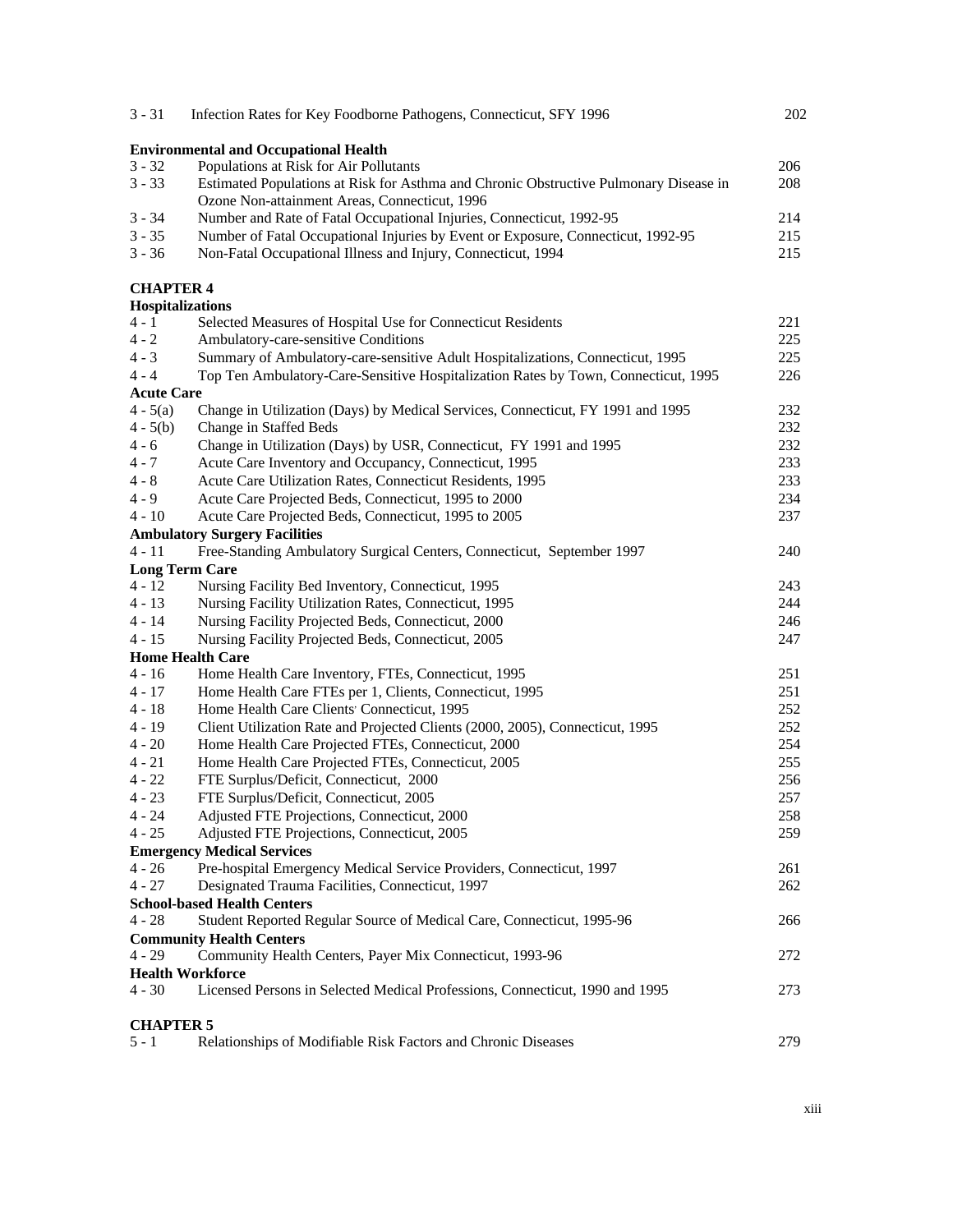#### **CHAPTER 2**

| $2 - 1$                 | Uninsured Non-elderly Population, United States and Connecticut                                                                                  | 71  |
|-------------------------|--------------------------------------------------------------------------------------------------------------------------------------------------|-----|
| $2 - 2$                 | Non-elderly Employer-based Insurance Coverage, United States, 1988-95                                                                            | 72  |
| $2 - 3$                 | Uninsured Persons under 18 Years Old, United States and Connecticut, 1987-95                                                                     | 72  |
| $2 - 4$                 | Uninsured Persons by Race, United States 1987-95                                                                                                 | 73  |
| <b>CHAPTER 3</b>        |                                                                                                                                                  |     |
| <b>Mortality</b>        |                                                                                                                                                  |     |
| $3 - 1$                 | Leading Causes of Death, Comparison of Ranks Based on Percent of All Deaths with Ranks<br>Based on Premature Deaths (YPLL), Connecticut, 1989-91 | 93  |
| $3 - 2$                 | Leading Causes of Death with Component Subgroups and Expanded Categories, Years of<br>Potential Life Lost to Age 65 (YPLL), Connecticut, 1989-91 | 96  |
|                         | <b>Maternal and Infant Health</b>                                                                                                                |     |
| $3 - 3$                 | Fetal and Infant (Neonatal and Postneonatal) Death Rates, Connecticut, 1986-95                                                                   | 105 |
| $3 - 4$                 | Infant Mortality by Race, Connecticut, 1986-95                                                                                                   | 105 |
| $3 - 5$                 | Age-specific Birth Rates, Connecticut 1986-95                                                                                                    | 107 |
| $3 - 6$                 | Age-specific Birth Rates by Race and Ethnicity, Connecticut, 1994                                                                                | 108 |
| $3 - 7$                 | Percentage of Repeated Births to Mothers Aged 15-19 by Race and Ethnicity, Connecticut,<br>1988-95                                               | 108 |
| $3 - 8$                 | Births to Women Who Received Late or No Prenatal Care, Percentage by Race & Ethnicity,<br>Connecticut, 1986-95                                   | 111 |
| $3 - 9$                 | Births to Women Who Received Non-adequate Prenatal Care, Percentage by Race and<br>Ethnicity, Connecticut, 1986-95                               | 111 |
| $3 - 10$                | Low Birthweight Deliveries Percentage by Race & Ethnicity, Connecticut, 1986-95                                                                  | 113 |
|                         | <b>Behavioral Risks</b>                                                                                                                          |     |
| $3 - 11$                | Adults Who Currently Smoke, Connecticut, 1989-95                                                                                                 | 115 |
| $3 - 12$                | Adults Who Quit Smoking One Day or More in Past Year, Connecticut, 1991-95                                                                       | 116 |
| $3 - 13$                | Binge Drinking, Age 18-24 Years, Connecticut, 1990-95                                                                                            | 118 |
| $3 - 14$                | Drinking by Sex, Connecticut Adults, 1995                                                                                                        | 118 |
| $3 - 15$                | Binge Drinking by Age, Connecticut, 1995                                                                                                         | 119 |
| $3 - 16$                | No Leisure-time Physical Activity, Connecticut Adults, 1989-94                                                                                   | 120 |
| $3 - 17$                | Regular and Sustained Activity, Connecticut Adults, 1989-94                                                                                      | 120 |
| $3 - 18$                | No Leisure-time Physical Activity, Connecticut Adults Age 65+, 1989-94                                                                           | 121 |
| $3 - 19$                | Adults Who Had Blood Pressure Measured within 2 Years, Connecticut, 1991-95                                                                      | 122 |
| $3 - 20$                | Adult Respondents Ever Told Blood Pressure Is High, Connecticut, 1989-95                                                                         | 123 |
| $3 - 21$                | Adults Who Had Cholesterol Tested within 5 Years, Connecticut, 1989-95                                                                           | 124 |
| $3 - 22$                | Adults Tested Ever Told Cholesterol Is High, Connecticut, 1989-95                                                                                | 125 |
| $3 - 23$                | Overweight Adults, Connecticut, 1989-95                                                                                                          | 127 |
| <b>Chronic Diseases</b> |                                                                                                                                                  |     |
| $3 - 24$                | Cardiovascular Diseases, Age-Adjusted Mortality Rates, Connecticut, 1986-95                                                                      | 130 |
| $3 - 25$                | Diseases of the Heart, Years of Potential Life Lost to Age 65, Connecticut, 1989-91                                                              | 131 |
| $3 - 26$                | Cerebrovascular Disease, Age-adjusted Mortality Rates by Sex, Race, and Hispanic<br>Ethnicity, Connecticut, 1989-91                              | 131 |
| $3 - 27$                | Lung Cancer, SIR per, Population, Connecticut, 1980-94                                                                                           | 134 |
| $3 - 28$                | Lung Cancer, Incidence in Whites by Sex, Connecticut, 1990-94                                                                                    | 134 |
| $3 - 29$                | Lung Cancer, Incidence by Race for Males, Connecticut, 1990-94                                                                                   | 135 |
| $3 - 30$                | Female Breast Cancer, Age-adjusted Death Rates, Connecticut, 1990-94                                                                             | 139 |
| $3 - 31$                | Invasive Breast Cancer, Average Annual Age-specific Incidence Rates by Age, Connecticut,<br>1990-94                                              | 140 |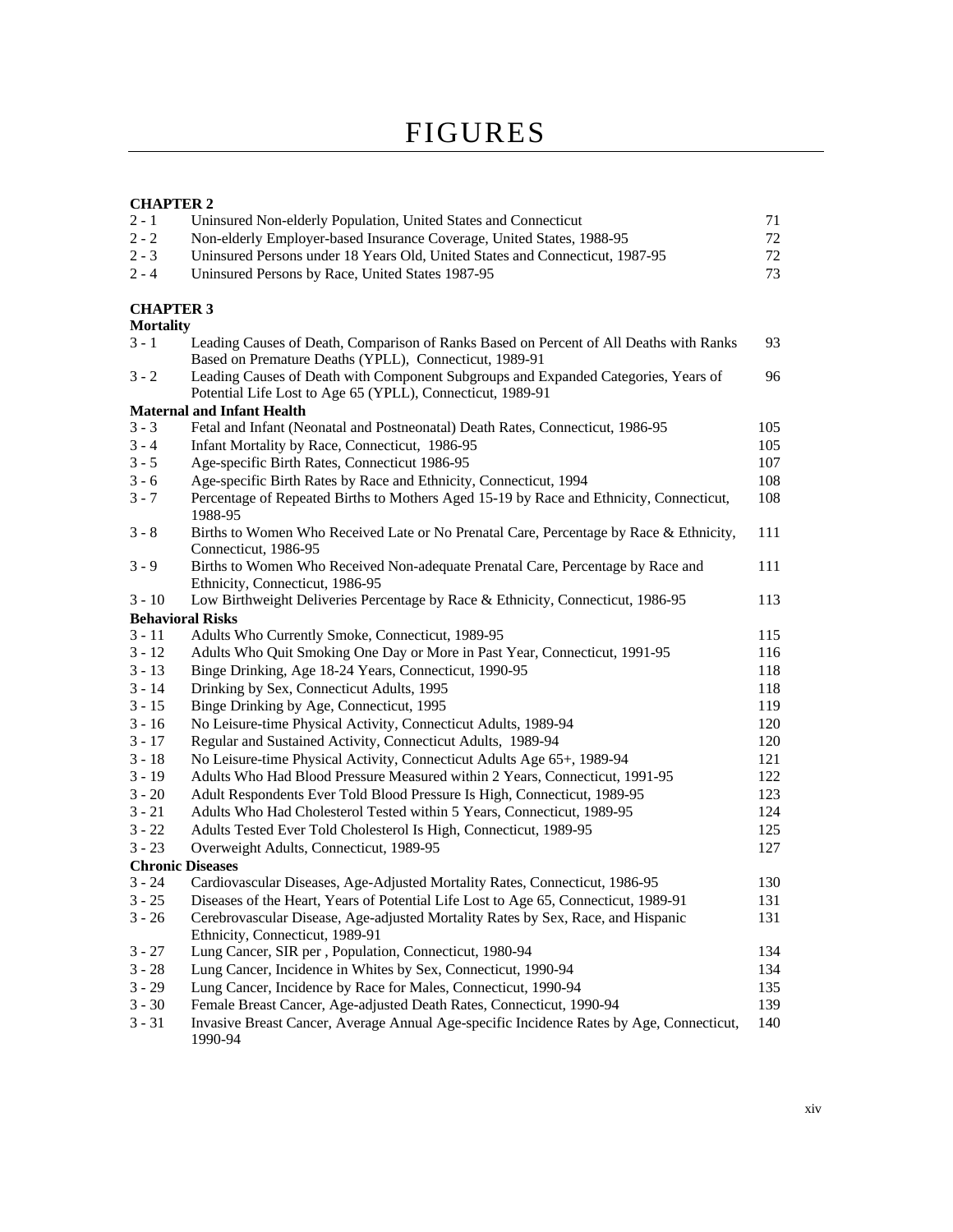| $3 - 32$        | Invasive Cervical Cancer Age-specific Incidence Rates, Connecticut, 1990-94                | 145 |
|-----------------|--------------------------------------------------------------------------------------------|-----|
| $3 - 33$        | Chronic Obstructive Pulmonary Disease, Average Annual Age-adjusted Mortality Rates by      | 147 |
|                 | Sex, Connecticut, 1986-95                                                                  |     |
| $3 - 34$        | Chronic Obstructive Pulmonary Disease, Age-adjusted Rates Mortality by Sex and Race,       | 147 |
|                 | Connecticut, 1989-91                                                                       |     |
| $3 - 35$        | Deaths with Diabetes as Underlying or Contributory Cause, Connecticut, 1994                | 149 |
| $3 - 36$        | Diabetes Age-Adjusted Mortality Rates, Connecticut, 1989-91                                | 149 |
| $3 - 37$        | Estimated Prevalence of Diagnosed Diabetics, Connecticut, 1994                             | 150 |
| $3 - 38$        | Percentage of Diabetes related Hospitalizations by Race/Ethnicity, Sex, and Age Group,     | 150 |
|                 | Connecticut, FFY 1994                                                                      |     |
| $3 - 39$        | Hospitalized Diabetics, Percent Receiving Inpatient Treatment for Diabetes-associated      | 151 |
|                 | Conditions, Connecticut, 1994                                                              |     |
| <b>Injuries</b> |                                                                                            |     |
| $3 - 40$        | Unintentional Injuries, Age-adjusted Mortality Rates, Connecticut, 1986-94                 | 155 |
| $3 - 41$        | Percentages of Deaths from Unintentional Injury by Age, Connecticut, 1994                  | 156 |
| $3 - 42$        | Unintentional Injuries, Connecticut, 1988-92                                               | 156 |
| $3 - 43$        | Motor-vehicle-related Fatalities, Percentage of Deaths by Person Killed, Connecticut, 1994 | 161 |
| $3 - 44$        | Motor-vehicle-related Fatalities, Total Number and Percentage Involving Alcohol,           | 161 |
|                 | Connecticut, 1986-95                                                                       |     |
| $3 - 45$        | Motor-vehicle-related Fatalities, Connecticut, 1994                                        | 162 |
| $3 - 46$        | Unintentional Drownings, Connecticut, 1989-94                                              | 165 |
| $3 - 47$        | Unintentional Drownings, Age-specific Mortality Rates, Connecticut, 1988-92                | 165 |
| $3 - 48$        | Suicide Methods, Connecticut, 1994                                                         | 167 |
|                 |                                                                                            |     |
| $3 - 49$        | Suicides, Connecticut Residents, 1994                                                      | 168 |
| $3 - 50$        | Homicides, Age-adjusted Mortality Rates, Connecticut, 1986-94                              | 169 |
| $3 - 51$        | Homicides, Connecticut, 1994                                                               | 170 |
| $3 - 52$        | Firearms Deaths, Connecticut, 1994                                                         | 174 |
| $3 - 53$        | Firearms Deaths, Age-adjusted Mortality Rates, Connecticut, 1986-94                        | 174 |
|                 | <b>Infectious Diseases</b>                                                                 |     |
| $3 - 54$        | Crude AIDS Incidence by Year of Diagnosis, Connecticut, 1986-95                            | 177 |
| $3 - 55$        | Diagnosed AIDS Cases by Transmission Category, Connecticut, 1986-95                        | 177 |
| $3 - 56$        | Mortality among Persons Reported with AIDS, Connecticut, 1986-96                           | 178 |
| $3 - 57$        | Pediatric AIDS Incidence by Year of Diagnosis, Connecticut, 1986-95                        | 178 |
| $3 - 58$        | Survey of Childbearing Women, HIV Seroprevalence of Childbearing Women by                  | 180 |
|                 | Race/Ethnicity, Connecticut, April, 1989 - March, 1995                                     |     |
| $3 - 59$        | Primary & Secondary Syphilis Cases, Connecticut and Selected Cities, 1987-96               | 181 |
| $3 - 60$        | Reported Primary & Secondary Syphilis Cases by Age Group, Connecticut, 1992-96             | 182 |
| $3 - 61$        | Reported Primary & Secondary Syphilis Cases by Race/Ethnicity, Connecticut, 1992-96        | 182 |
| $3 - 62$        | Reported Gonorrhea, Connecticut vs. Cities, 1987-96                                        | 183 |
| $3 - 63$        | Reported Gonorrhea by Age Group, Connecticut, 1992-96                                      | 184 |
| $3 - 64$        | Reported Gonorrhea by Race/Ethnicity, Connecticut, 1992-96                                 | 184 |
| $3 - 65$        | Reported Chlamydia Infections, State and Selected Cities, Connecticut, 1991-96             | 185 |
| $3 - 66$        | Reported Chlamydia Infections by Age Group, Connecticut, 1992-96                           | 186 |
| $3 - 67$        | Reported Chlamydia Infections by Race/Ethnicity, Connecticut, 1992-96                      | 186 |
| $3 - 68$        | Reported Cases of Measles, Connecticut, 1986-96                                            | 187 |
| $3 - 69$        | Tuberculosis Incidence, Connecticut, 1986-96                                               | 189 |
| $3 - 70$        | Tuberculosis by Race/Ethnicity and by Town Size, Connecticut, 1996                         | 190 |
| $3 - 71$        | Percentage of Tuberculosis Cases Born Outside the U.S. or Its Territories, Connecticut,    | 190 |
|                 | 1986-96                                                                                    |     |
| $3 - 72$        | Retrospective Survey of Kindergarten Entrants for Completion of Immunization by Aged 2     | 192 |
|                 | Years, Connecticut, 1992-96                                                                |     |
| $3 - 73$        | Immunization Tracking Level, by Town of Residence, among Children Aged 19 Months,          | 193 |
|                 | Born in Connecticut in 1994, and Enrolled in Medicaid Managed Care                         |     |
| $3 - 74$        | Lyme Disease Rates, Connecticut, 1986-96                                                   | 193 |
|                 |                                                                                            |     |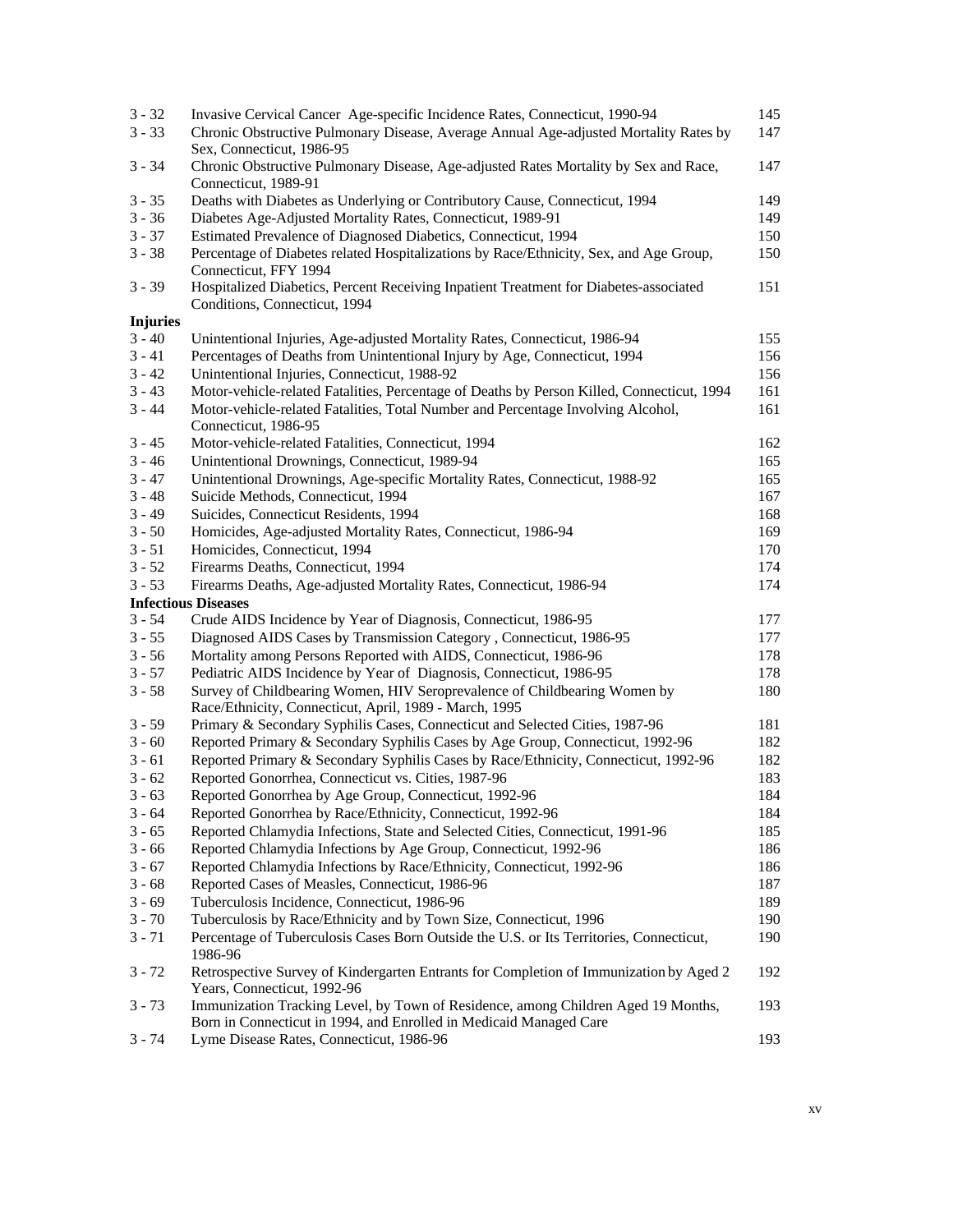| $3 - 75$         | Lyme Disease Incidence by Age Groups, Connecticut, 1996                                                                              | 194 |
|------------------|--------------------------------------------------------------------------------------------------------------------------------------|-----|
| $3 - 76$         | Hospitalization for Varicella (Chickenpox), Connecticut, 1986-95                                                                     | 196 |
| $3 - 77$         | Hospitalizations for Varicella (Chickenpox) by Age, Connecticut, 1986-95                                                             | 197 |
| $3 - 78$         | Hospitalizations for Varicella (Chickenpox), Average Annual Rates by Race/Ethnicity for<br>Selected Age Groups, Connecticut, 1986-95 | 198 |
| $3 - 79$         | Adults Aged 65+ Who Received Pneumococcal or Influenza Vaccine, Connecticut, 1990-95                                                 | 201 |
| $3 - 80$         | Salmonella, Shigella, and E. coli O157:H7 Infections, Average Annual Incidence,<br>Connecticut, 1992-96                              | 203 |
| $3 - 81$         | Salmonella, Shigella, and E. coli O157:H7 Infections, Average Annual Incidence<br>by 10 -year Age Groups, Connecticut, 1992-96       | 204 |
|                  | <b>Environmental and Occupational Health</b>                                                                                         |     |
| $3 - 82$         | Fatal Occupational Injuries, Connecticut, 1990-95                                                                                    | 214 |
| $3 - 83$         | Most Commonly Reported Occupational Disease Categories, Connecticut, 1992-95                                                         | 216 |
| $3 - 84$         | Occupational Disease Reports, Connecticut, 1992-96216                                                                                | 216 |
| <b>CHAPTER 4</b> |                                                                                                                                      |     |
| $4 - 1$          | Causes of Hospitalization by Age Group, Connecticut Residents, 1995                                                                  | 222 |
| $4 - 2$          | Ambulatory-care-sensitive Hospitalizations per 1, Adults, Connecticut, 1995                                                          | 226 |
| $4 - 3$          | School-based Health Centers Funded by DPH, Connecticut, 1990-96                                                                      | 264 |
| $4 - 4$          | Students Served by DPH Funded School-based Health Centers, Connecticut, 1990-96                                                      | 265 |
| $4 - 5$          | Number of Visits at DPH Funded School-based Health Centers, Connecticut, 1990-96                                                     | 266 |
| $4 - 6$          | Community Health Center Visits, Connecticut, 1990-96                                                                                 | 270 |
| $4 - 7$          | Community Health Centers Unduplicated Clients, Connecticut, 1990-96                                                                  | 270 |

## MAPS

| $\mathbf{1}$ | Connecticut's Towns and Uniform Service Regions, 1997                                                                    | Appendix P <sup>a</sup> |
|--------------|--------------------------------------------------------------------------------------------------------------------------|-------------------------|
| $1 - 1$      | Local Health Districts and Departments, July 1, 1997                                                                     | 27                      |
| $3-1$        | Connecticut Population Distribution - 1990 Census                                                                        | 83                      |
| $3-2$        | 1995 Population Age $65+$                                                                                                | 85                      |
| $3 - 3$      | 1996 Average Household Income                                                                                            | 87                      |
| $3-4$        | Age-Adjusted Mortality Rates for All Causes of Death, 1989-91                                                            | 91                      |
| $3 - 5$      | Rates of Years of Potential Life Lost to Age 65 for All Causes of Death, 1989-91                                         | 95                      |
| $3-6$        | Infant Mortality Rate, All Races, 1994-95                                                                                | 99                      |
| $3 - 7$      | Low Birthweight, All Races, 1994-95                                                                                      | 100                     |
| $3 - 8$      | Late or No Prenatal Care, All Races, 1994-95                                                                             | 101                     |
| $3-9$        | Non-adequate Prenatal Care, All Races, 1994-95                                                                           | 102                     |
| $3-10$       | Teenage Mothers with Repeated Births, 1994-95                                                                            | 103                     |
| $3-11$       | Lung Cancer Incidence in Males, Standardized Incidence Ratio, 1990-94                                                    | 137                     |
| $3-12$       | Melanoma of Skin, Standardized Incidence Ratio, 1990-94                                                                  | 143                     |
| $3-13$       | Lyme Disease Rates by County, 1996                                                                                       | 195                     |
| $3-14$       | Ambient Air Pollution Attainment or Non-Attainment of Standards for Carbon<br>Monoxide (CO) and Ground Level Ozone, 1996 | 207                     |
| $3-15$       | Towns with a Superfund or National Hazardous Waste Priority List Site, 1997                                              | 209                     |
| $4-1$        | Age- and Sex-adjusted Hospitalization Rates by Town or Town Group, FFY 1995                                              | 223                     |
| $4 - 2$      | Private Acute Care Hospitals by Uniform Service Region, 1995                                                             | 229                     |
| $4 - 3$      | Distribution of Nursing Facility Beds, 1995                                                                              | 245                     |